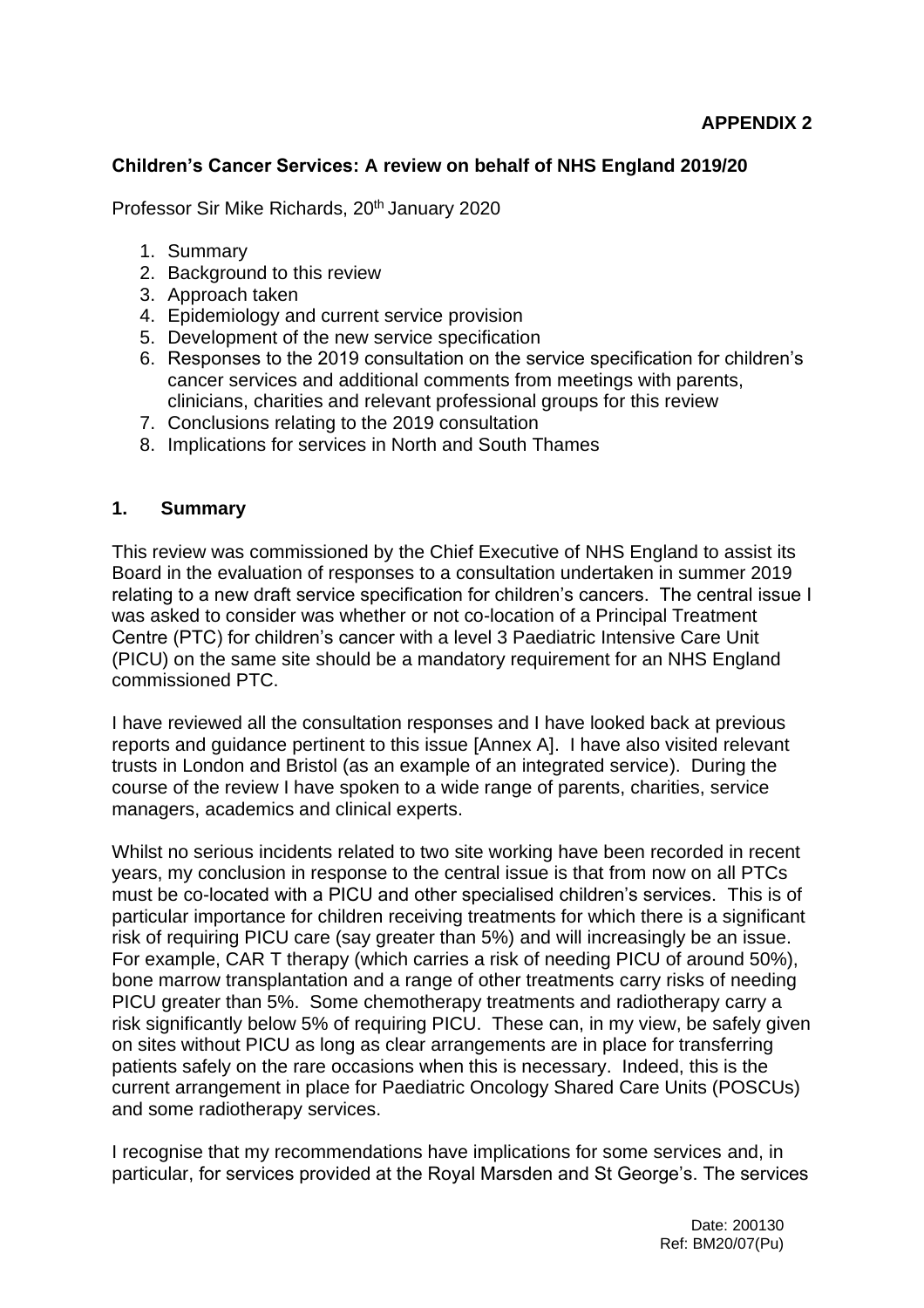provided at the Royal Marsden site in Sutton are highly regarded, but the joint PTC arrangements, and crucially the lack of a co-located level 3 PICU presents an inherent geographical risk to patient safety. This risk can only ever be partially mitigated. Separation of services impacts significantly adversely on patient experience and places an additional burden on staff as well as being inefficient and costly. Looking forwards, the safe delivery of complex new and intensive therapies will simply not be possible under current arrangements. Indeed, one of this country's PTCs could find itself having to rule itself out of delivering some of the most innovative treatments.

I therefore firmly believe that the time is now right to grasp the nettle on this. It is not within my remit to make a firm recommendation in favour of a specific location for a PTC, but I do believe a decision should be made without undue delay. I have, therefore, made some suggestions on how this should be taken forward. Whatever configuration is decided upon, it must be able to deliver a world class service for children with cancer.

## **2. Background to this review**

This review has been undertaken at the request of NHS England and was announced by the Chief executive on 25<sup>th</sup> June 2019, with a commitment to present the findings to the Board of NHS England in January 2020.

The central issue under consideration is whether a Principal treatment Centre (PTC) for children with cancer 'must' or 'should' be co-located with a paediatric intensive care unit (PICU). Work on revising the specifications for children's cancer services has been led by the specialist commissioning team in NHS England (who commission children's cancer services), informed by a Clinical Reference Group (CRG), chaired by Professor Rachael Hough. This involved NHS England's standard three phase process of engagement with patients and their families, clinicians and service providers in autumn 2017, followed by stakeholder testing and public consultation**.** The formal consultation on the draft service specification concluded in August 2019. The responses to that consultation form a key element of this review.

The consultation related both to children's cancer services and to those for teenagers and young adults (TYA). However, the current review focuses exclusively on children's cancer services and in particular to Principal Treatment Centre (PTC) services. During the course of the review I heard views about networks and Paediatric Oncology shared Care Units (POSCUs), but I have not undertaken detailed assessments of these elements of the consultation.

I am extremely grateful to the large number of people who have contributed to this review and especially to Professor Hough and the CRG. However, the conclusions are my own.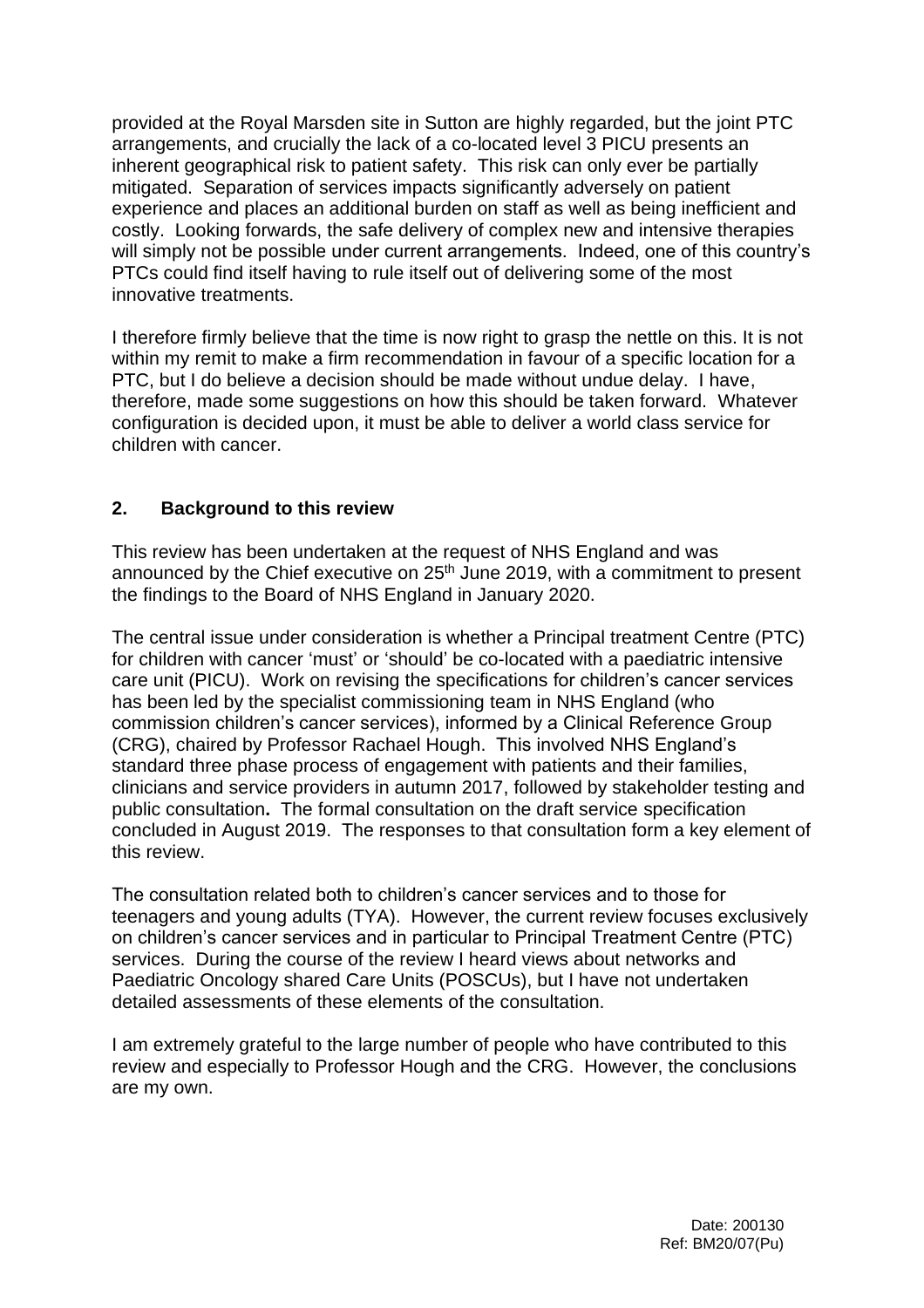## **3. Approach taken to this review**

The approach taken for this review has comprised:

- A brief review of the epidemiology of children's cancers in the UK and to the provision of services across England.
- A review of previous reports relating to co-location of children's cancer services.
- A review of the responses to the 2019 consultation on the service specification.
- A meeting with members of the Children's and Young People's (CYP) Clinical Reference Group.
- Other meetings or teleconferences with parents, clinicians, charities, professional groups and national and regional specialist commissioners.
- Visits to six NHS trusts providing elements of specialised children's services in London including discussions with parents, senior managers and clinicians at each location and to the Bristol Royal Hospital for Children.

## **4. Epidemiology of children's cancers and current service provision**

A useful summary of key facts about children's cancers was set out in the Consultation Guide, as follows:

- It is rare around 1,600 children under the age of 15 are diagnosed with cancer each year in the UK.
- Most cancers affecting children are different to those affecting adults they occur in different parts of the body; they are biologically different and they respond differently to treatments.
- Treatment can be complex and intensive.
- Approximately two thirds of children receive treatment as part of a clinical trial.
- Cure rates in children with cancer are much higher than for adults with cancer, with more than 80% of children surviving their cancer for 10 years or more (Cancer Research UK).
- Over the previous 15 years, although cancer survival rates are higher than they have ever been in children and are broadly in line with those of other developed countries, they still fall behind those with the highest survival such as Germany and Canada (Bonaventure et al 2017).
- Outcomes can still be improved, specifically in terms of preventing cancer, getting a quicker diagnosis and giving all those with cancer better treatment and care (NHS Five Year Forward View, NHS England, 2014).
- Despite clinical trial recruitment rates being high for children, it is estimated that only around 40% of tumour tissue is banked to support future research studies.

An analysis by Public Health England [Annex B] shows that between 2001 and 2015 an average of 1420 cases of cancer in children under 15 years were diagnosed in England each year. Acute leukaemia is the commonest cancer in children (31% of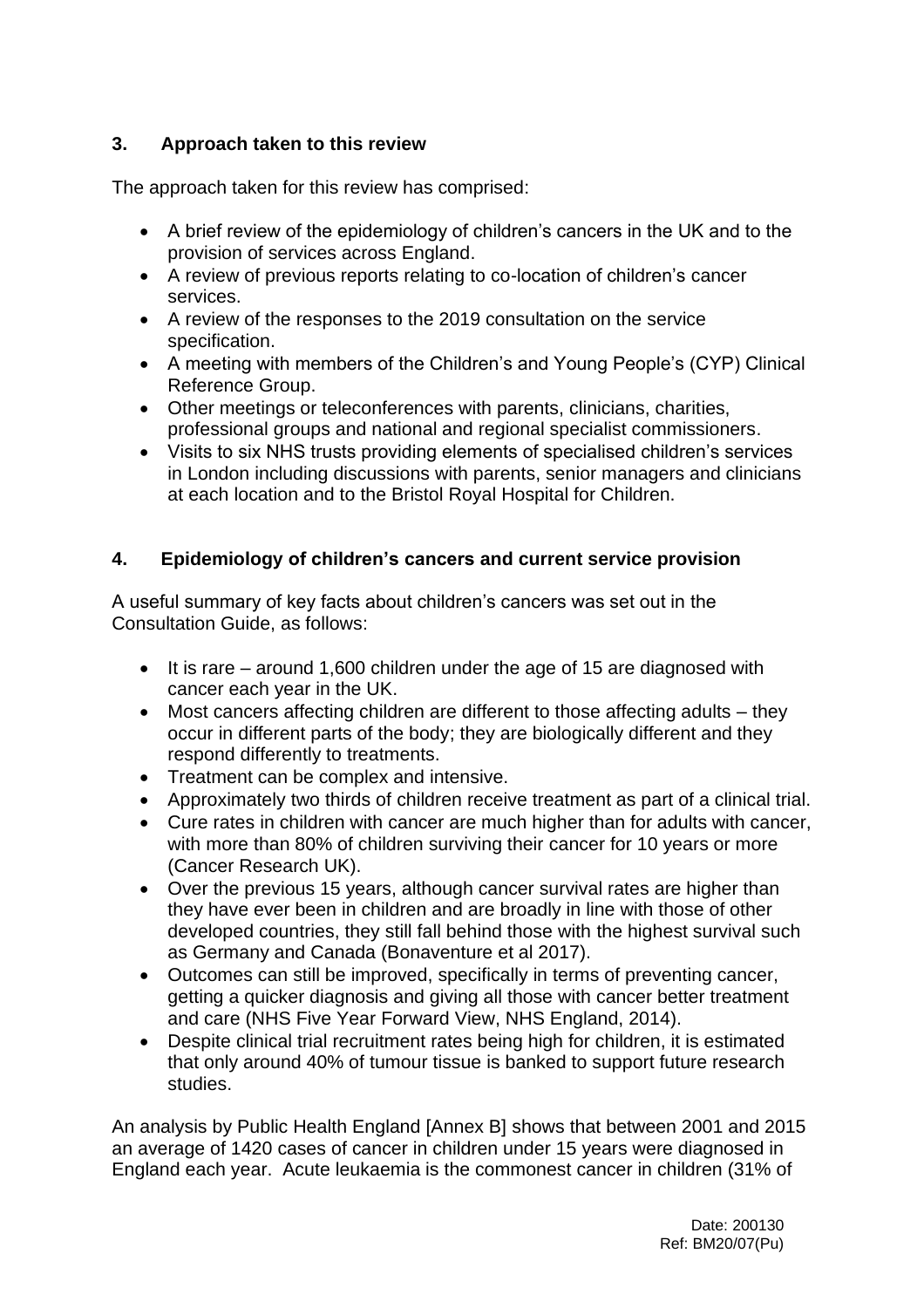cases pa) followed by brain/central nervous system tumours (25%) and lymphomas (10%).

Children with cancer currently receive care primarily from a Principal Treatment Centre (PTC), which provides specialist care and holds overall responsibility for cancer diagnosis, treatment and management. PTCs work in partnership with Paediatric Oncology Shared Care Units (POSCUs), which provide supportive care and shared care closer to a patient's home. Together, a PTC and its associated POSCUs are referred to as a Children's cancer Network. The new service specification seeks to replace the current network groups with more formal operational delivery networks.

There are currently 13 children's cancer PTCs and 80 POSCUs in England [Annex C]. Three of the PTCs are designated jointly - Royal Marsden and St George's; Great Ormond Street Hospital (GOSH) and University College London Hospitals (UCLH) and Leicester and Nottingham. Both Leicester and Nottingham have dedicated paediatric intensive care units (PICUs), whereas there are no on-site PICUs at The Royal Marsden or at UCLH.

## **5. Development of the new service specification (2017)**

Development of the new service specification was led by NHS England's Children's and Young People's Cancer Clinical Reference Group, which includes representatives of relevant professional groups, charities and a parent representative. The stated aim of the service review was to improve access to excellent care for all children and young people with cancer across England, by improving outcomes and patient experience, while ensuring equitable access to high quality services.

Seven workstreams were established in January 2017, thereby bringing together a broad range of experts from across the country. These workstreams covered

- Incidence and outcomes
- Patient experience/holistic care
- Paediatric cancer services
- Teenage and Young Adult (TYA) services
- Tumour banking and clinical trials
- Follow up
- Assessment of quality

The key recommendations for changes to the service specifications were then taken to a series of stakeholder events including teleconferences, face to face meetings and two Facebook live events with patients and parents. This was followed by stakeholder testing in May 2018 and formal consultation beginning in June 2019.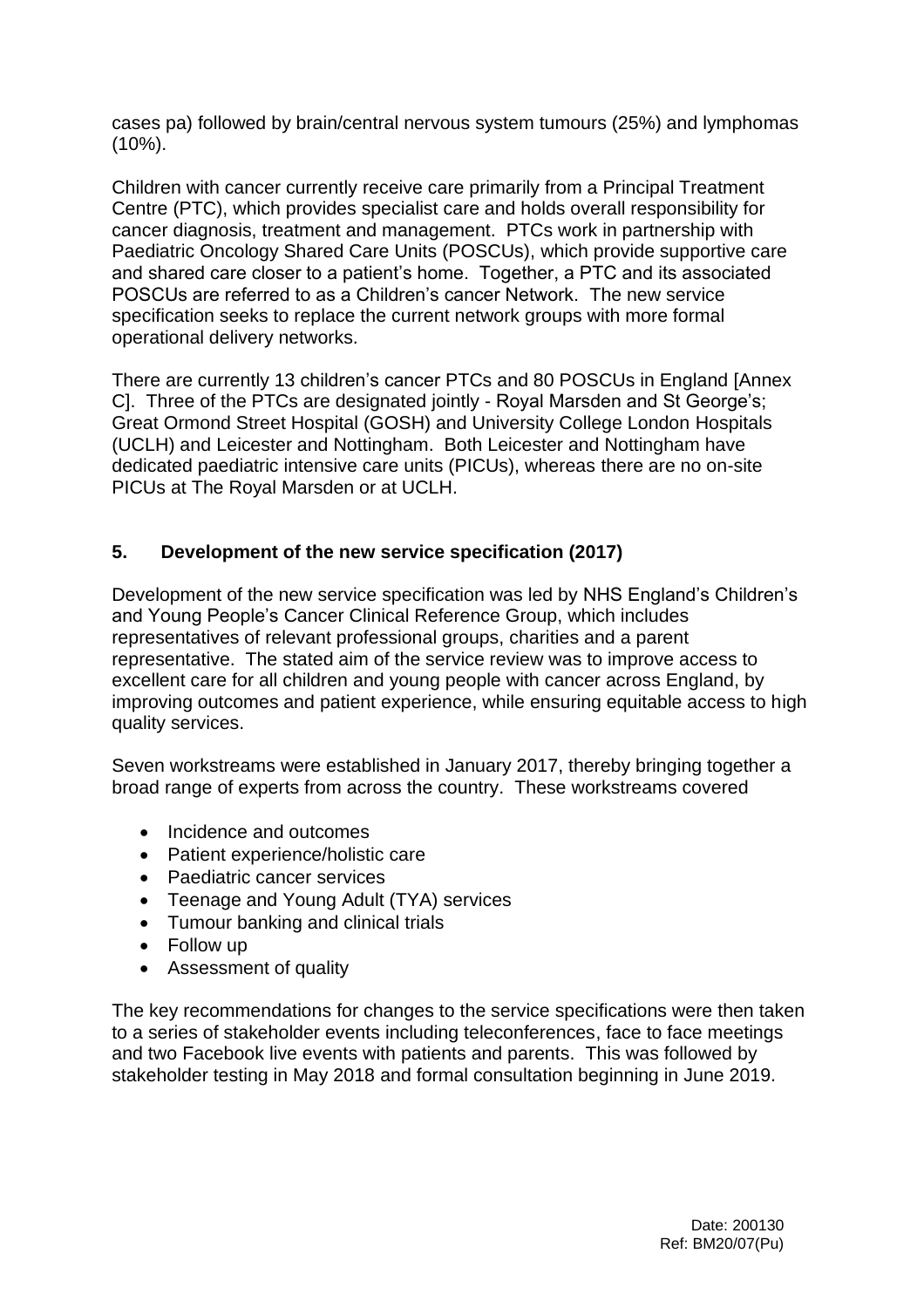#### **6. Responses to the consultation on the service specifications (2019) and comments received during meetings and visits.**

A total of 139 responses to the consultation were received by NHS England

#### 6.1. **General themes**

- Children's operational Delivery Networks were overwhelmingly supported.
- Proposals to help improve participation in clinical trials were overwhelmingly supported, as were proposals to increase tumour banking.
- Shared care there was broad support for simplifying and standardising shared care arrangements, but greater clarity was requested on this.
- Quality measures several respondents wished to see more quality indicators included in the service specifications. Examples included indicators for emergency transfer from POSCU to PTC and measures of patient experience.

## 6.2. **Co-location of services/PICU**

The draft specification that went out for consultation in June 2019 stated that "the default position is that the following clinical services should be delivered on site at every PTC… The list included paediatric critical care (level 3).

However, the near unanimous view expressed by national organisations with an interest in children's cancers and from individuals or organisations based outside London was that PTCs must be co-located with a PICU. These respondents included

- The Children's Cancer and Leukaemia Group (CCLG)
- CLIC Sargent
- Teenage Cancer Trust
- Anthony Nolan Trust
- Children's and Young People's Cancer Coalition
- Royal College of Nursing.
- Children's Hospital Alliance
- Several trusts/ individuals.

The reasons given for this, which I also heard during my visits and additional meetings can be summarised as follows:

• Parent and patient experience: The diagnosis of a cancer in a child causes extreme anxiety both for the child and the parents. Treatment is often intensive and prolonged, requiring multiple hospital visits and admissions. I have been repeatedly told that having to get to know new members of staff at multiple different locations especially at a time of a crisis adds to anxiety and distress.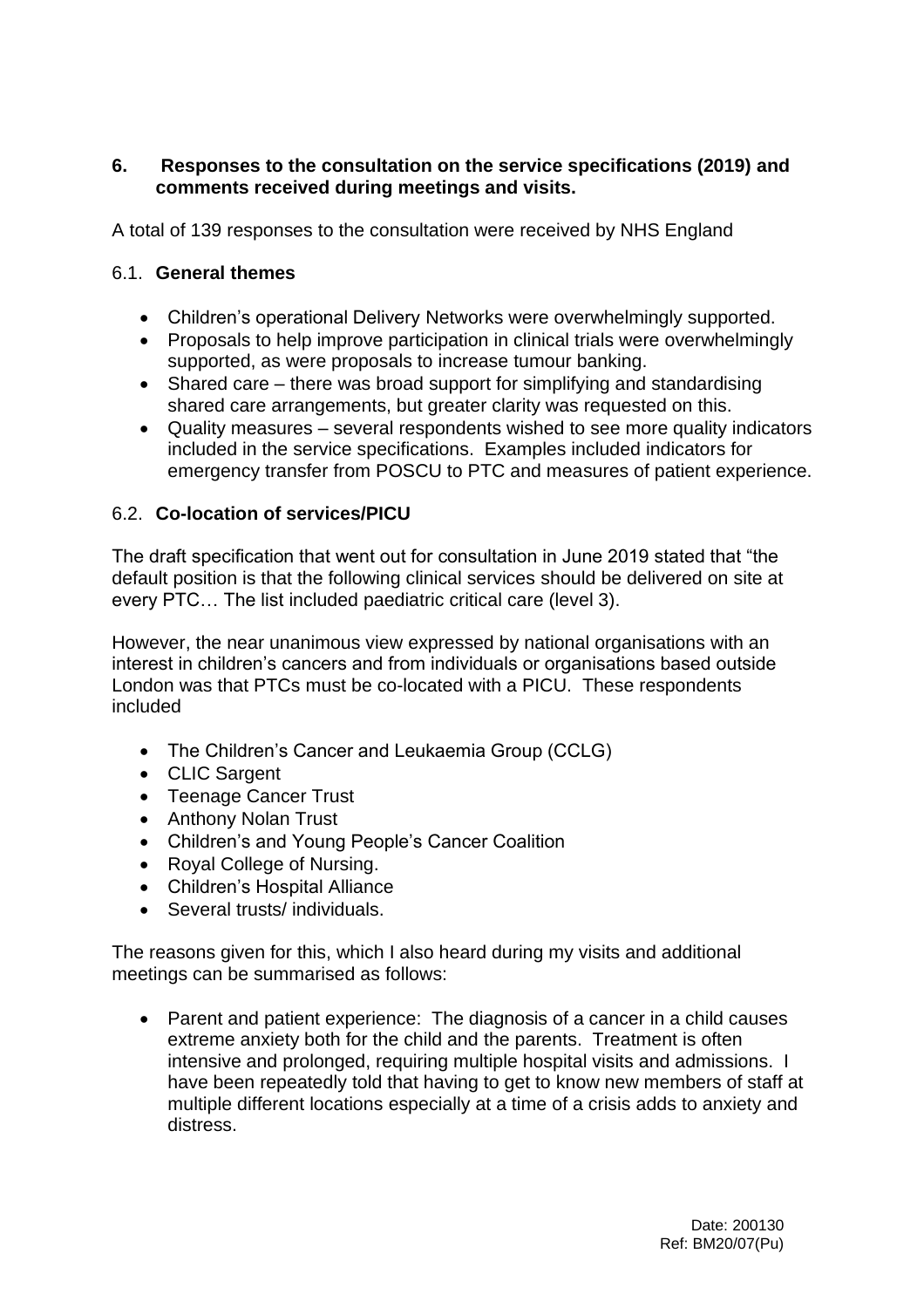- Close working between paediatric oncologists and intensivists is a core element of an effective children's cancer service. Co-location facilitates timely discussions about complex treatment and care decisions.
- If a PTC and PICU are co-located children can often avoid admissions to PICU. Intensivists can visit the child 2 or 3 times a day to monitor progress. Equally, should a child require admission to a PICU, staff whom they know from the ward can visit them daily to provide much needed reassurance and continuity of support.
- Children with cancer frequently need advice and care from other paediatric specialties such as gastroenterology, respiratory, renal, cardiac and infectious diseases. These are almost invariably aligned with a PICU.

Several people pointed out to me that Level 3 POSCUs have to be co-located with a High Dependency Unit (HDU) for children. It was therefore illogical for a PTC giving more intensive treatments not to have to meet at least this requirement.

Many people also commented that the importance of co-location was likely to be even stronger in future as more intensive therapies such as CAR T cell therapy become more widespread.

Responses from within London were more varied especially those from South London. The response from the Royal Marsden was very positive about the care given on the Sutton site and emphasised that there had been no serious incidents relating to the transfer of paediatric patients between the Royal Marsden and St George's. Key to this is the commitment at the Royal Marsden to identifying deteriorating children at as early a stage as possible.

In contrast, the response from St George's stated that the joint arrangement with the Royal Marsden was by no means ideal with multiple hand offs. It also made clear that this takes a great deal of administration and leads to inefficiencies as well as poorer experience for children and their families. The paediatricians from St George's made it clear that they believe co-location is the right option for their patients even if it means that ultimately St George's is not able to retain these services.

I also heard from some clinicians who had worked at the Royal Marsden that concerns about the joint PTC arrangement was one of the factors that had led them to leave or not to apply for consultant posts there.

Other collective responses from South Thames (e.g. from the Children's Cancer Network) recognised that the current configuration was not 'ideal' but that co-location would require 'significant capital expenditure which has not to date been identified by commissioners'.

The joint response from Guy's, St Thomas' and King's emphasised that a range of services including critical care must be co-located on site with the PTC and that 'readily available' is not an adequate or auditable definition of clinical accessibility.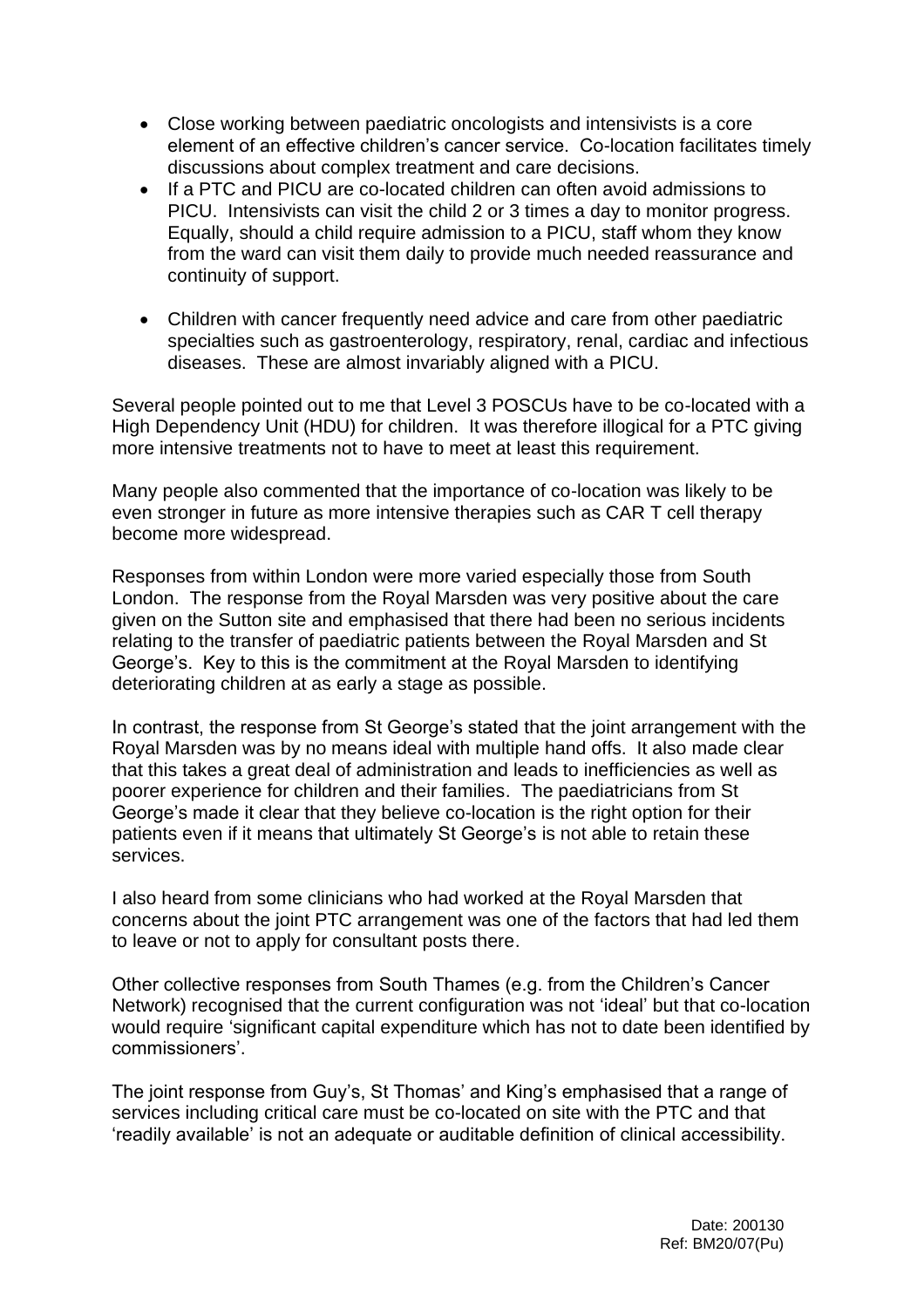The response from GOSH/UCLH in North London was also nuanced. It stated "to offer children evidence based, high quality and safe treatment we believe that centres treating any of the childhood cancers known to have a high likelihood of requiring ITU must provide age-appropriate ITU care. For example, 50% of patients requiring CAR T cell therapy require ITU. This is likely to apply to other novel therapies. Similarly, PTCs must offer rapid access to the paediatric services needed to support their care. For example, we strongly believe that all PTCs treating children with brain tumours must have rapid access to emergency paediatric neurosurgery e.g. for management of ventricular- peritoneal shunts."

## **7. Findings from visits undertaken for this review**

As concerns regarding co-location of PTC and PICU services are confined to London, the visits undertaken for this review were almost exclusively undertaken in London. However, I also visited Bristol to see a service which I had been informed was very well integrated.

I therefore visited the following sites:

- Great Ormond Street Hospital (GOSH)
- University College London Hospitals (UCLH)
- Royal Marsden Hospital (Sutton)
- St George's Hospital
- King's College Hospital
- Evelina London Children's Hospital (part of Guy's and St Thomas' NHS Foundation Trust)
- Bristol Children's Hospital

At each site I met with senior management, clinicians/academics and parents/children. I also visited the children's facilities. I was also provided with information on children's services at each site.

## 7.1. **GOSH/UCLH joint PTC**

GOSH and UCLH are jointly designated as the PTC for North London/North Thames. They provide integrated services for patients aged 0-25 years, with a total of around 400 new patients per annum across the full age range. The two sites are 1.3 miles apart.

The PTC has joint leadership and a joint strategy and 6 joint multidisciplinary teams (neuro-oncology, general paediatric oncology, lymphoma, leukaemia, sarcoma and bone marrow transplantation) which meet regularly. Importantly, the two trusts have the same IT systems (EPIC and BEACON for chemotherapy) and clinicians on one site can see the records from the other site.

The allocation of patients between the two sites is based on risk stratification in terms of likelihood of requiring intensive care facilities. GOSH cares for the large majority of patients under the age of 13 years, including all children under one year (for North and South Thames), including CAR T therapy for this age group. Exceptions to this are a small number of patients under 13 years with Hodgkin's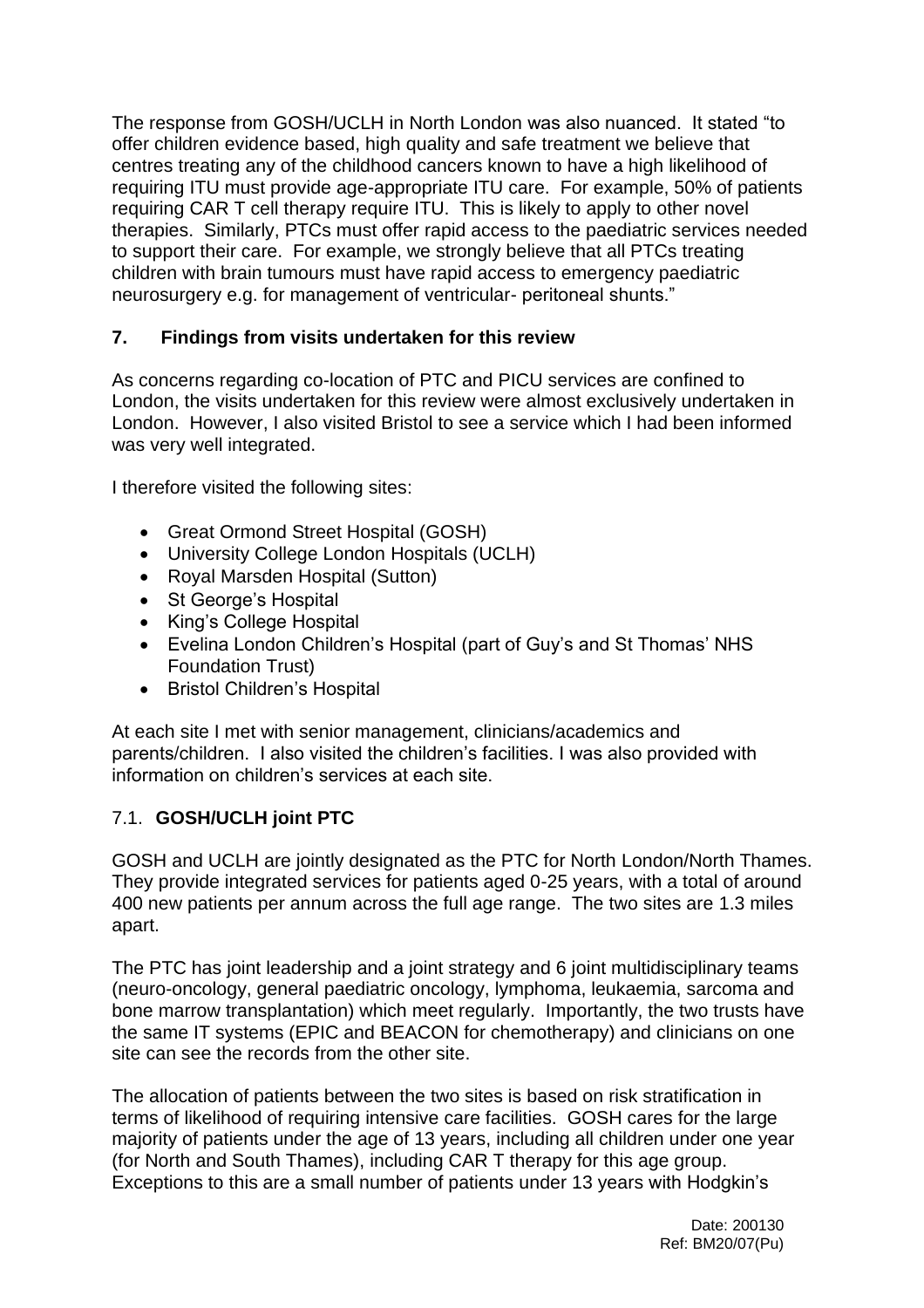lymphoma, bone sarcomas and some germ cell tumours, for which there is extensive diagnostic and clinical expertise at UCLH. UCLH cares for all haemato-oncology patients 13 years and above and provides CAR T therapy for this age group. UCLH is a supra-regional provider of bone sarcoma services and is the largest provider of radiotherapy services for CYP in the UK. This includes radio-isotope treatments and will in future include proton beam therapy (along with the Christie Hospital in Manchester).

GOSH is the largest specialist children's hospital in England, with a wide range of specialised children's services including a PICU and neurosurgery. It does not, however, have an A&E department. Referrals are therefore almost exclusively from other hospital in the UK and internationally. Facilities for children's cancer are acknowledged to be in need of a major rebuild to make them fit for purpose. GOSH has plans to build a new children's cancer centre, largely funded through charitable sources (at a cost of over £250 m). This is planned to provide a total of 80 dedicated beds for children's cancer, including 16 PICU beds. Building is likely to take at least 5 years.

UCLH is a major teaching hospital with adult and children's A&E facilities and general paediatric services in addition to the specialist cancer services. If children require PICU they are stabilised and transferred to GOSH. Transfers of children with cancer to GOSH are rare (total 1-2 pa) and almost exclusively relate to children undergoing radiotherapy who require urgent neurosurgical interventions. UCLH is also a major provider of adolescent services (both for cancer and other conditions). Patients aged 13 years and over who need intensive care are cared for on the adult ICU at UCLH, but almost exclusively in single rooms.

It is important to note that the wording of the new service specification allows for some flexibility in the definition of the age boundaries for patients, as follows:

"It is acknowledged that, in some networks, age criteria may vary and there may be some flexibility in age boundaries of services to enable patients to access optimum disease and age appropriate services. Under network arrangements, and in conjunction with the teenage and young adult (TYA) cancer service, it may therefore be appropriate for a children's cancer PTC to treat people up to their 19<sup>th</sup> birthday. It may also be appropriate for a TYA cancer PTC to treat people aged 13 years and above, in line with the TYA cancer service specification."

There are therefore some minor anomalies in relation to patients under the age of 13 who are treated on the UCLH site without immediate access to PICU. However, because of the risk stratification undertaken across the joint PTC these patients are most unlikely to require PICU.

I am also aware that surgery for bone sarcomas in children is undertaken by the Royal National Orthopaedic Hospital (RNOH) at Stanmore, which does not have a PICU. This is a supra-regional service. I was unable to visit RNOH for this review, but my understanding is that these patients rarely if ever require PICU**.**

Similarly, I understand that some treatment for retinoblastoma is undertaken at the Royal London Hospital. This appears anomalous, but I was unable to visit that site.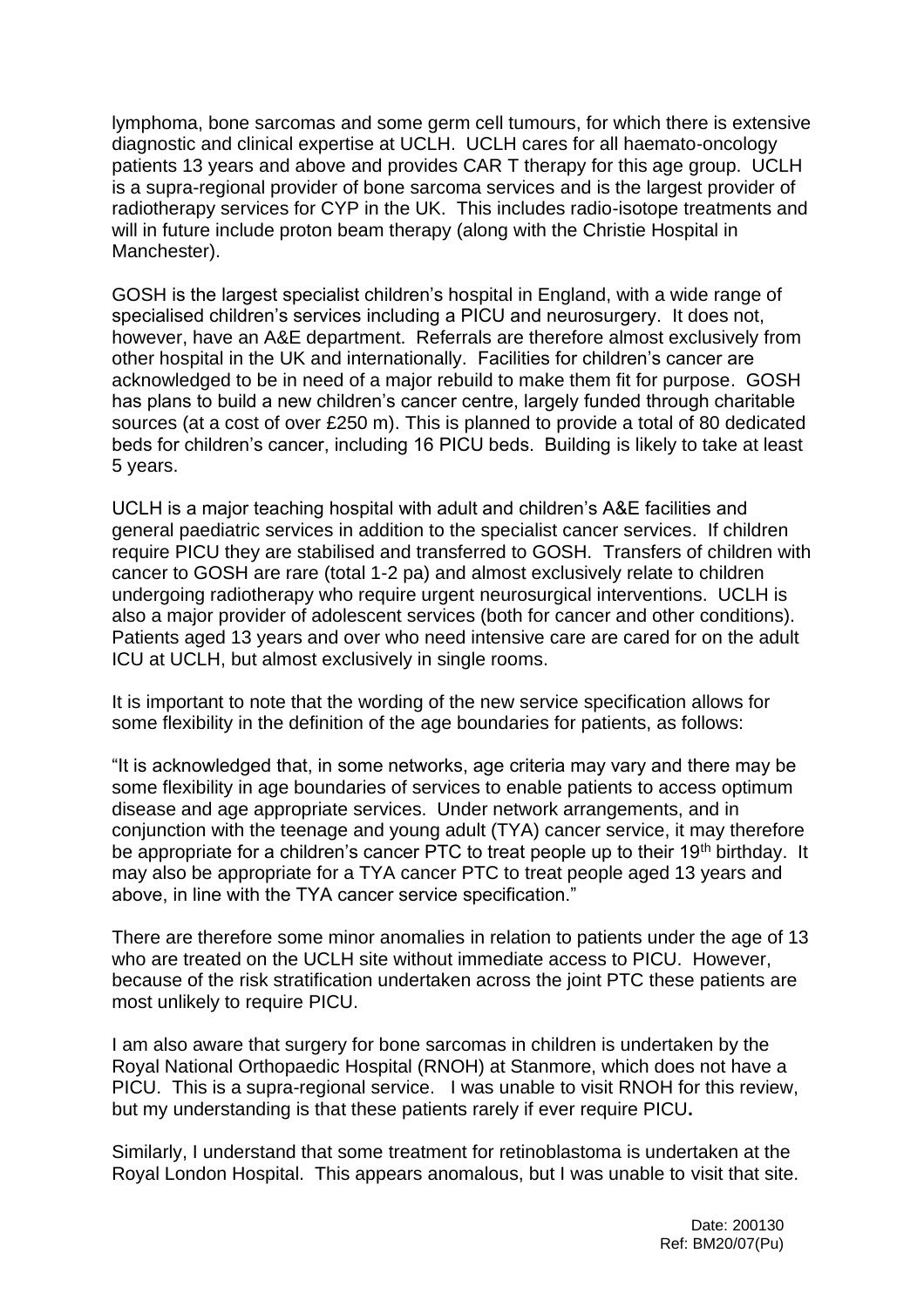## 7.2. **Royal Marsden Hospital and St George's Hospital joint PTC**

The Royal Marsden Hospital (RMH) and St George's were designated as a joint PTC for children's cancer in 2006. The joint PTC serves both South London and most of Kent, Surrey and Sussex. The two sites are around 8 miles apart. RMH has been rated Good for children's services by CQC, while St George's has recently been rated Outstanding for paediatrics.

RMH is exclusively a specialist cancer hospital and has two sites (Chelsea and Sutton). The RMH children's cancer services are provided on the Sutton site. This does not have an A&E, general paediatric services or a PICU or High Dependency Unit (HDU) for children. RMH does, however, have excellent facilities for the elective care of children with cancer including the 31 bedded Oak Centre, which was opened in 2011. Over 11,000 episodes of care for children are provided on this site each year (5,600 chemotherapy or day care; 4,700 outpatients, 1000 radiotherapy attendances and 600 inpatient stays). The Sutton hospital site is adjacent to the Drug Development Unit of the Institute for Cancer research (ICR). RMH is the second largest provider of children's radiotherapy services after UCLH.

St George's is a large teaching hospital, with A&E (adults and children), a major trauma centre, general paediatric services and a range of specialist children's services (including respiratory, gastroenterology, diabetes, infectious diseases, haematology, dermatology and neurology). St George's undertakes around one third of the paediatric neurosurgery for South Thames and provides paediatric surgery services including outreach services to RMH.

Excluding neonatal facilities, St George's has three paediatric wards (total 51 beds), a PICU (10 ICU beds 5 HDU beds) and a day case unit. One of the three wards is predominantly for surgical patients, one for general paediatrics and the third for oncology and infectious diseases. The facilities for children at St George's are cramped and need upgrading.

In relation to children's cancer, St George's provides PICU services for the joint PTC (typically 0-2 patients at any one time) and is a level 1 POSCU. They also have 4 designated "PTC" beds on the oncology ward. I was told that these were used for patients who were too sick to be at RMH but did not require ventilation/PICU.

Patients being treated electively at RMH whose condition deteriorates are transferred to St George's for PICU. The RMH has a low threshold for transfer to maintain safety, which means that some patients who might not need PICU in other PTCs are transferred. Between 2016 and 2018 this averaged around 12 patients pa.

A rather larger number of paediatric oncology patients were admitted to St George's PICU or to the 4 designated PTC beds from POSCUs in the region. The PICU admissions transferred by the South Thames Retrieval Service (STRS) are shown in **Figure 1.** This shows the complexity of movements between hospitals in South Thames.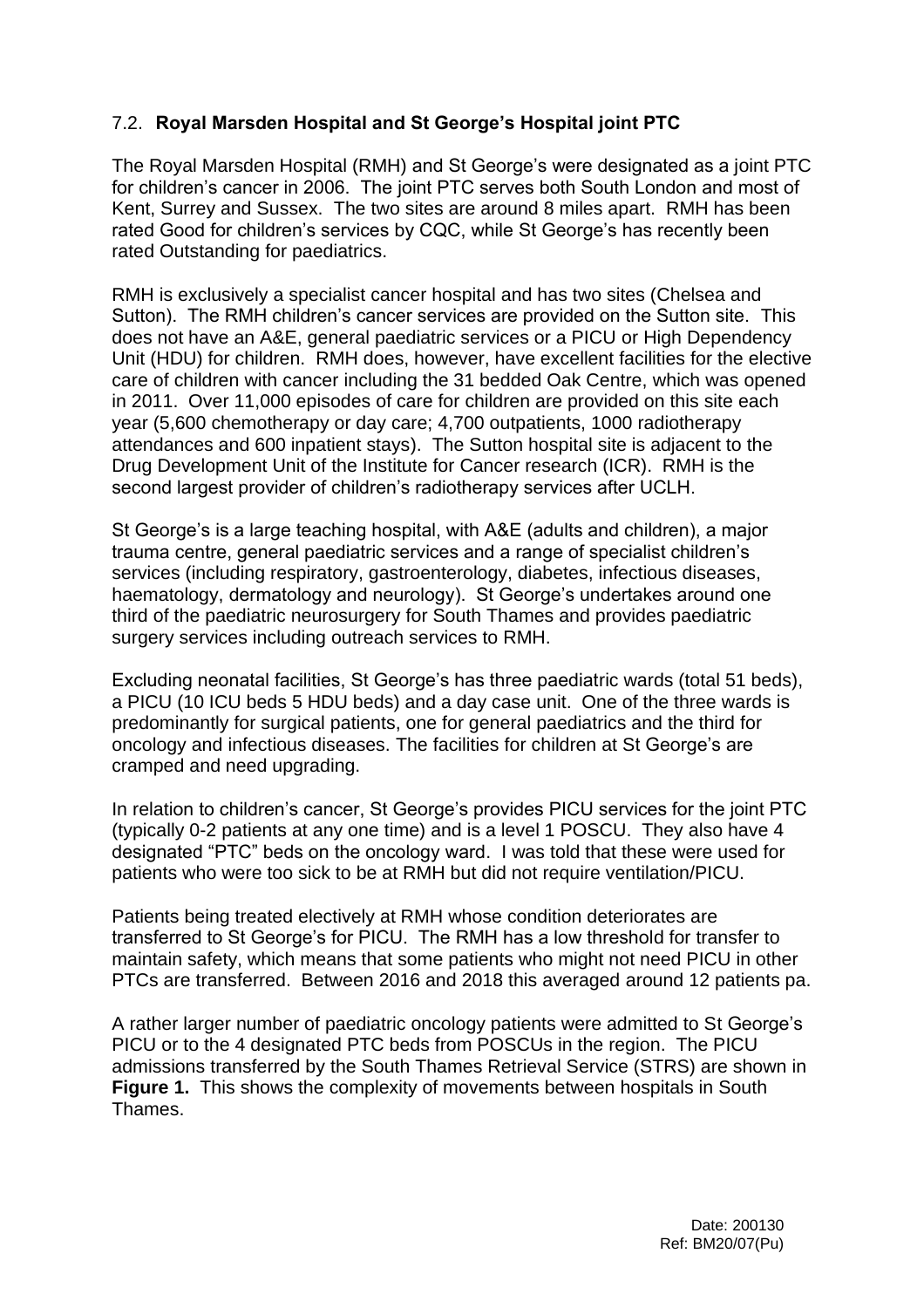

**Figure 1: South Thames Referral Pathways**

*Source: South Thames Retrieval Service*

These figures do not provide a full picture of the 'shuttling' of patients between the two PTC sites. I heard from clinicians and parents that only a small number of patients are treated at RMH alone, with many receiving different aspects of care (including surgery for intravenous lines and other procedures) at St George's because these are not available at all times they are needed at RMH. One parent who lives between the two sites told me that he takes his daughter to St George's when she is acutely unwell and he is worried for her safety, but to RMH on other occasions as she prefers it there.

Staff at both sites work hard to maintain patient safety, but this requires additional time, effort and strain. It is also inefficient in use of resources. No serious incidents related to two site working have been recorded in recent years, though several clinicians I spoke to believe that the current arrangements present an increased risk.

Survival outcomes are reported by RMH to be comparable to those in other PTCs. The figures are not adjusted for the fact that RMH/St George's do not take children under one year of age (for whom outcomes are generally poorer) or for the fact that some other patients have to be referred to other PTCs (e.g. GOSH) if they are acutely ill at presentation.

Patient experience at RMH is undoubtedly good, but no surveys of patient experience had been undertaken across the two sites. Increased anxiety and poor experience due to 'shuttling' and seeing different clinicians at the two sites was reported to me by some parents I met.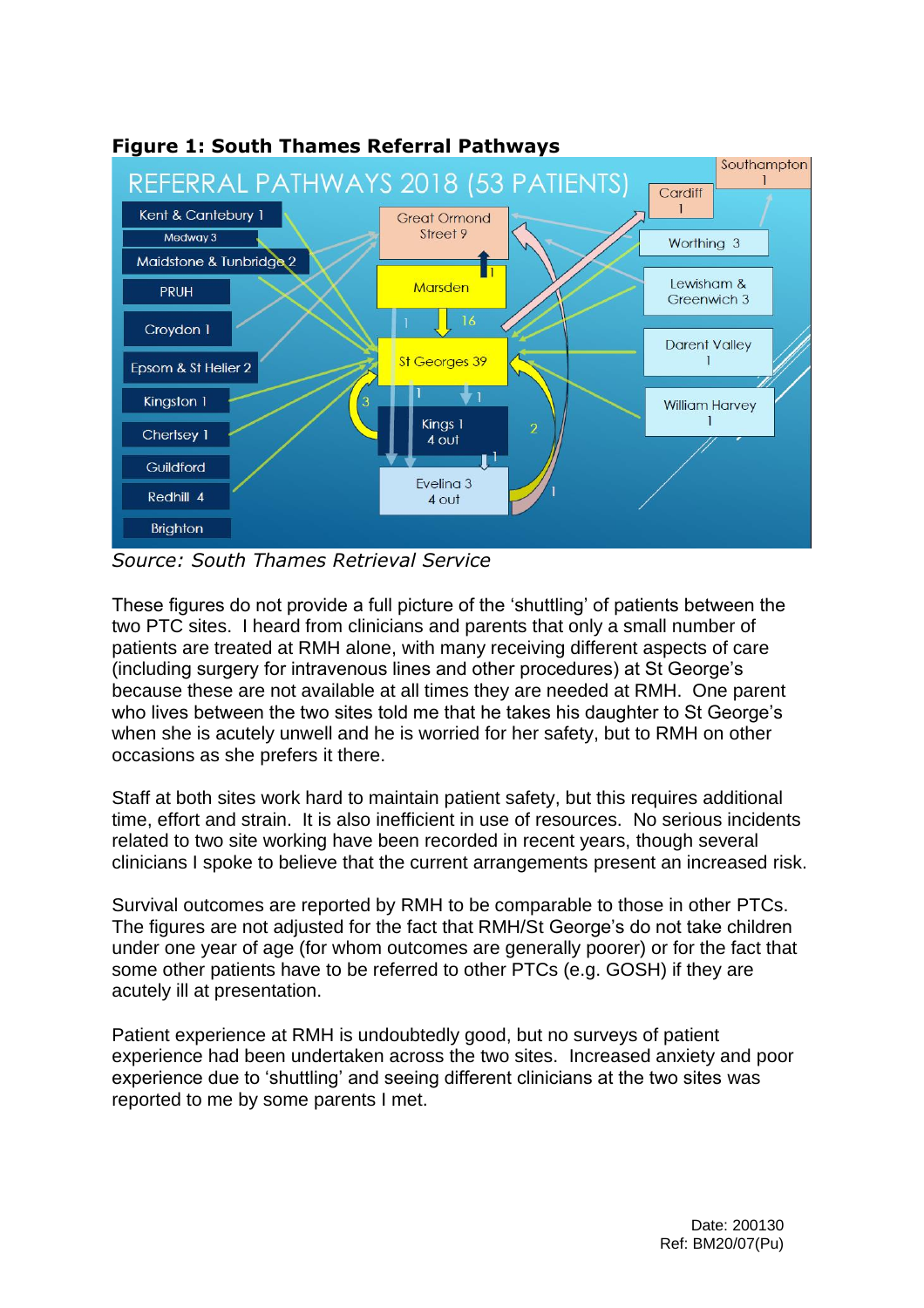# 7.3. **King's College Hospital**

King's is a large teaching hospital in South London with a busy A&E (adult and children) and a major trauma centre. The Variety Children's Hospital on the Denmark Hill site has around 85 beds (excluding neonatal cots). There are 16 'PICU' beds (8 level 2 and 8 level 3). King's provides a range of specialist children's services including respiratory, gastroenterology, epilepsy, allergy and non-malignant haematology (including sickle cell disease).

In relation to paediatric cancer, King's provides paediatric neurosurgery (around 50 cases pa or two thirds of the South Thames workload), paediatric liver surgery (a supra-regional service) and level 2 POSCU services. Over the past 6 years King's has seen an average of 31 new children with cancer each year. King's currently has 74 active paediatric cancer patients, accounting for around 1000 inpatient bed days, and administers around 170 outpatient chemotherapies pa. On rare occasions King's also administers inpatient chemotherapy to patients who require to be on PICU (with agreement from RMH and commissioners).

#### 7.4. **Evelina London Children's Hospital**

The Evelina London Children's Hospital forms part of the Guy's and St Thomas' NHS Foundation Trust. It is the second largest children's hospital in London (after GOSH) and the largest south of the River Thames. It has 215 beds including 30 intensive care beds (PICU) and a kidney dialysis unit as well as six dedicated children's operating theatres and a 52-cot neonatal unit and two community health centres for children and young people in Lambeth and Southwark. It has a turnover of around £233m pa. Facilities are modern, with proposals for expansion to take on children currently managed by Royal Brompton Hospital.

Evelina carries out more than 107,000 outpatient appointments annually (32,000 new patients; 75,000 follow ups) and over 6,300 patients are admitted pa. In addition, around 20,000 children and young people attend for a planned investigation, treatment or operation each year.

Evelina provides both general paediatric services (including A&E and general surgery) and over 30 specialist children's services including respiratory, infectious diseases, haematology, neurology and deep brain stimulation neurosurgery, cardiology and cardiac surgery, nephrology, urology, gastroenterology, ENT and complex airways management, imaging, pain management, neurorehabilitation and palliative care. However, Evelina does not currently provide any oncology services.

Evelina hosts the South Thames Retrieval service (STRS), which takes 1700 calls for advice and undertakes 900 transfers annually.

#### 7.5. **Bristol Royal Children's hospital**

I visited the Bristol PTC as an example of a service which has almost all services required by children with cancer on one site, though some patients with bone tumours and liver tumours have to be referred elsewhere as do those requiring proton beam therapy and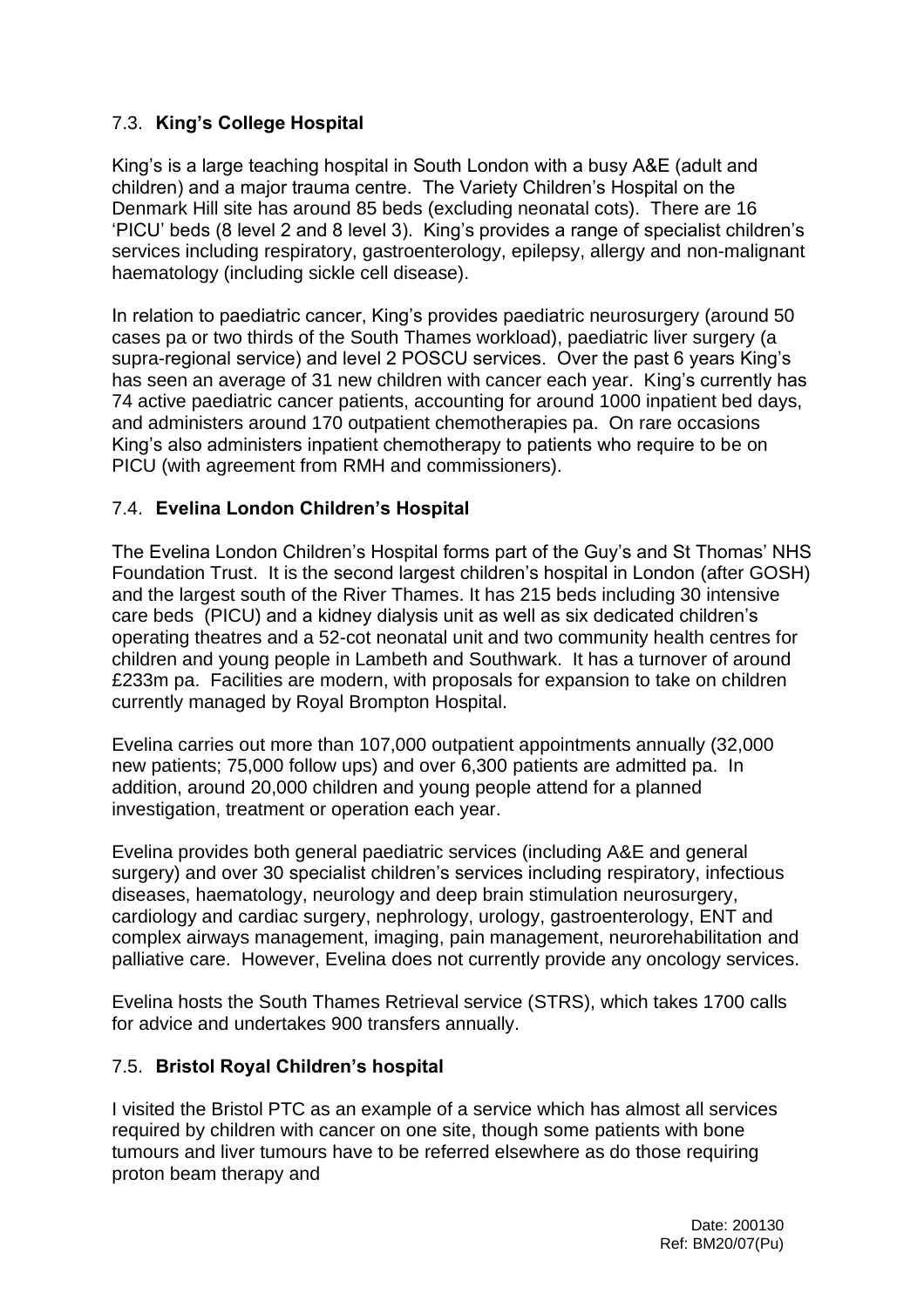CAR T therapies. I met a wide range of doctors, nurses, therapists and managers who were all highly positive about the advantages of co-location with PICU and other paediatric services. I was told that the re-location of paediatric neurosurgery from North Bristol to the children's hospital site had made a 'massive' difference to the delivery of integrated care. Several staff told me specifically that they would not work on a site without a PICU. They were also very positive about the close proximity to the radiotherapy department and to adolescent and young adult services.

Clinicians at the Bristol PTC also work very closely with their colleagues in POSCUs across the South West Region, staff from Bristol regularly attending clinics at each POSCU. This was achievable through having only a limited number of POSCUs. It also meant that more children could be safely looked after closer to their homes. I joined a teleconference with the POSCU leads who were also very positive about the close partnership working.

## **8. Conclusions relating to co-location of services**

An overwhelming majority of clinical experts and parents of children with cancer who contributed to the development of the new service specification and/or to the public consultation are in agreement that a Principal Treatment Centre (PTC) for children with cancer must be co-located with a Paediatric intensive Care Unit (PICU). This view is fully aligned with guidance from NICE (2005 onwards) and from the Department of Health (2008) and with reviews of children's cancer services in London undertaken in 2011 and 2015.

I concur with this view. I believe that without co-location there is an avoidable geographical risk to patient safety and poor patient experience and potentially poor outcomes. This is of particular importance in relation to treatments which carry a significant risk (say >5%) of requiring PICU care. This applies to CAR T therapy, bone marrow transplantation and several other patient groups. Treatments with a lower risk of needing PICU are, of course, currently administered in some POSCUs (though these would normally have a paediatric high dependency unit). While it would be ideal to provide radiotherapy and other low risk treatments on a site with a PICU, it has to be recognised that this isn't always feasible.

I have considered carefully the particular cases of GOSH/UCLH and RMH/St George's, which are the two joint PTCs which do not conform with the proposed specification.

In the case of GOSH/UCLH I am satisfied that safety and patient experience are not jeopardised by the current arrangements. This is because the two services work together very effectively, and the location of individual services has been carefully risk stratified in relation to the likely need for PICU. I understand that an internal review of sarcoma services is underway. This is to be welcomed. A similar review of retinoblastoma service provision might also be appropriate but is beyond the scope of this review.

The configuration of services between the Royal Marsden Hospital (RMH) and St George's is quite different. The main weight of clinical expertise and support is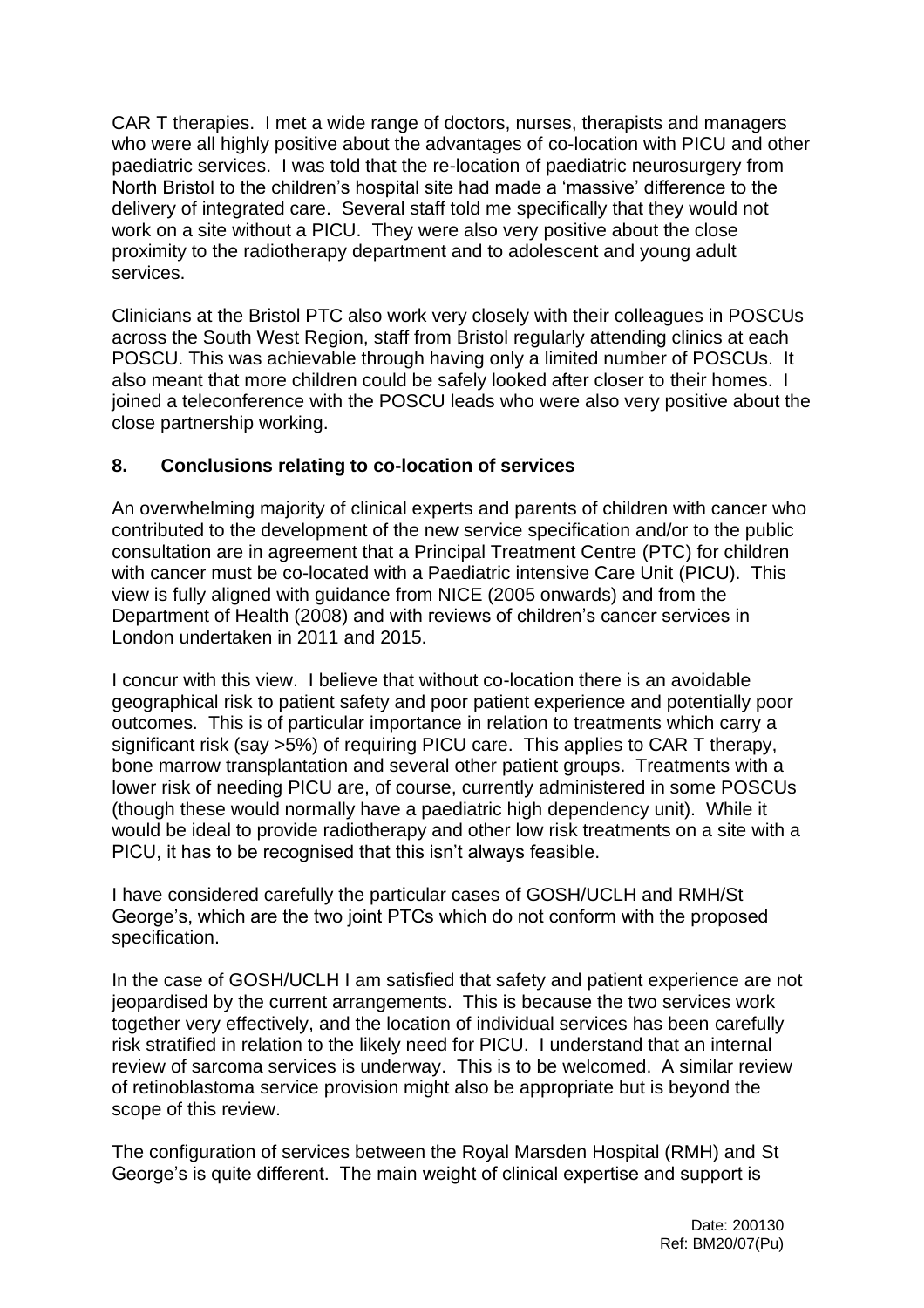located at RMH, while the sickest patients are largely at St George's. This means that oncologists who are in charge of a patient's care are not always readily available when difficult decisions and conversations are needed. A large number of patients and parents are required to 'shuttle' between the two sites, adversely impacting on their experience of care. I commend the staff who have worked tirelessly to mitigate safety risks, but the current arrangements should not continue longer than necessary.

If the recommendations of this review are accepted the service specifications should be published with appropriate modifications as soon as possible. Other improvements to service delivery which were widely agreed to be beneficial for patient care can then start to be implemented.

## **9. Options for South London and next steps**

It is beyond the scope of this review to make firm recommendations regarding the future provision of a PTC for South London/Thames, but I hope it will be helpful to give some pointers regarding possible options and processes for decision making.

Through my visits to trusts in London I learned of a high degree of willingness to host children's cancer services, should that possibility arise. These trusts included Evelina, King's, St George's and GOSH. Several of these would also be very willing to explore a "Royal Marsden@" model should RMH wish for this.

I am also aware that there are proposals to relocate DGH services from Epsom and St Helier to a site adjacent to RMH in Sutton. This would undoubtedly strengthen the adult cancer services at RMH by providing an adult intensive care unit and other general surgical and medical specialties. However, a DGH would not normally have the need for a PICU or for the other specialised paediatric services needed to support children's cancer services. To make this viable, specialised services would need to be relocated from other sites which seems unlikely to be sensible looking at these services in the round across south London. However, this is a matter for commissioners.

In relation to the other sites I visited I would offer the following comments:

**GOSH –** All children's PTC services for North and South Thames could theoretically be concentrated on the GOSH site. Indeed, the concept of a single PTC provider was recommended in the Stevens report. However, NHSE rejected that option in favour of having two PTCs and I would support this decision. Having only a single site would create risks to resilience. In addition, it would take several years to establish, given current proposals for the developments on the GOSH site.

**King's –** King's undoubtedly has strengths in relation to paediatric neurosurgery and liver surgery and already has a level 2 POSCU and a PICU. However, it only has limited other paediatric specialties. I doubt whether the development of a full range of these specialties would be viable given the proximity of King's to the Evelina at St Thomas'.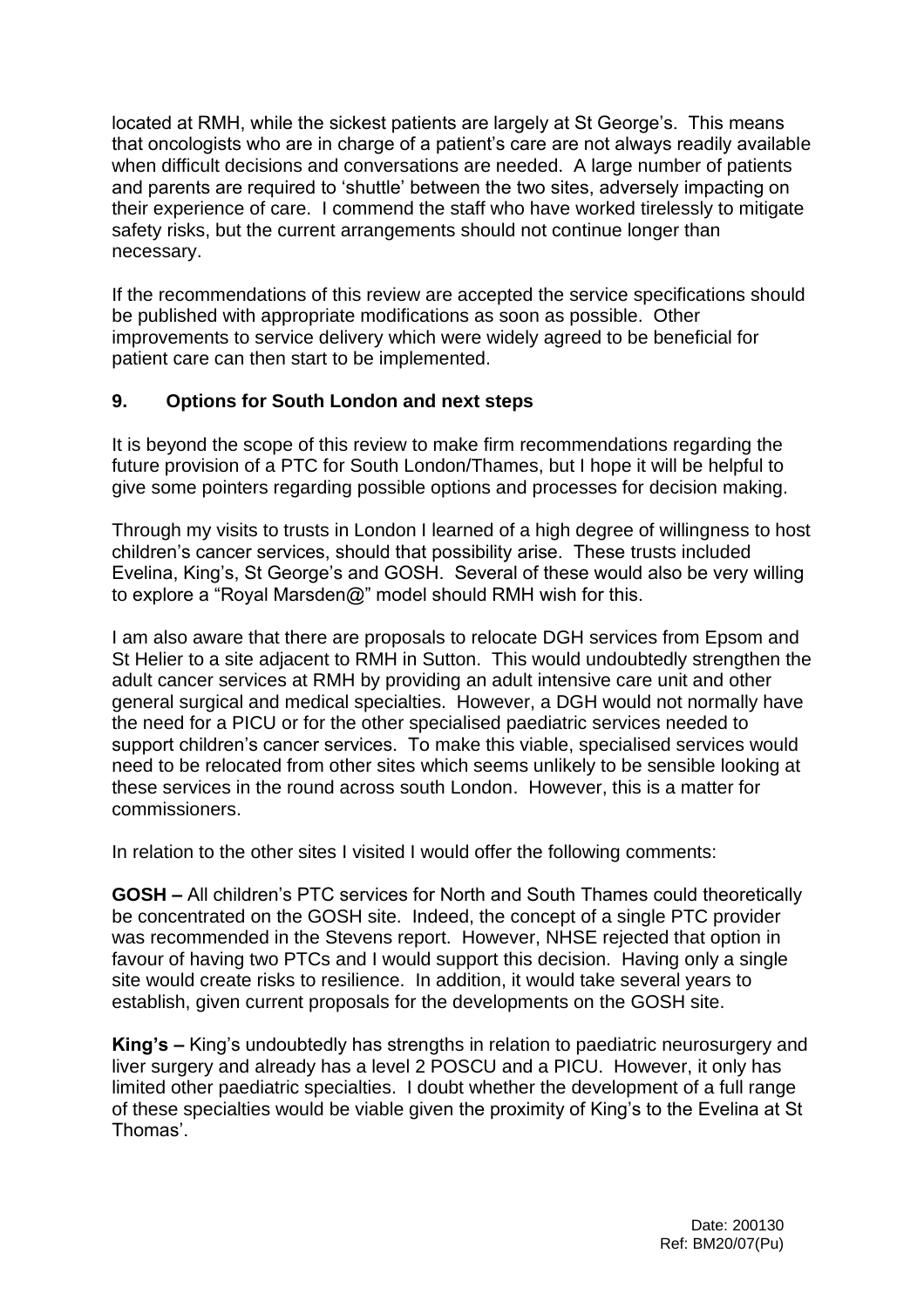**St George's –** St George's has longstanding experience of working as part of the joint PTC with RMH and also has paediatric surgery, paediatric neurosurgery (though less than King's) and a level 1 POSCU. Facilities at St George's are, however, in need of a major upgrade. This option should be explored further.

**Evelina –** Evelina is already a major children's hospital with a wide range of specialised paediatric services, though not paediatric neurosurgery (apart from deep brain stimulation neurosurgery). It does not currently have expertise in paediatric oncology. The Evelina has good quality facilities with the potential to expand.

I would therefore recommend that three options should be formally appraised:

- A single site PTC at Evelina (possibly Marsden@).
- Royal Marsden Hospital Sutton, only if a new children's hospital on the adjacent site seems viable / is being considered.
- A single site PTC at St George's (possibly Marsden@).

Detailed criteria for evaluating these options will need to be established but should include:

- Feasibility of on-site provision of a PICU and other relevant paediatric specialised services.
- Access for patients and parents.
- Workforce retention and recruitment.
- Potential for clinical research.
- Timeliness of implementation
- Capital costs / value for money / affordability.

I would recommend that such an option appraisal should be undertaken and completed within around six months.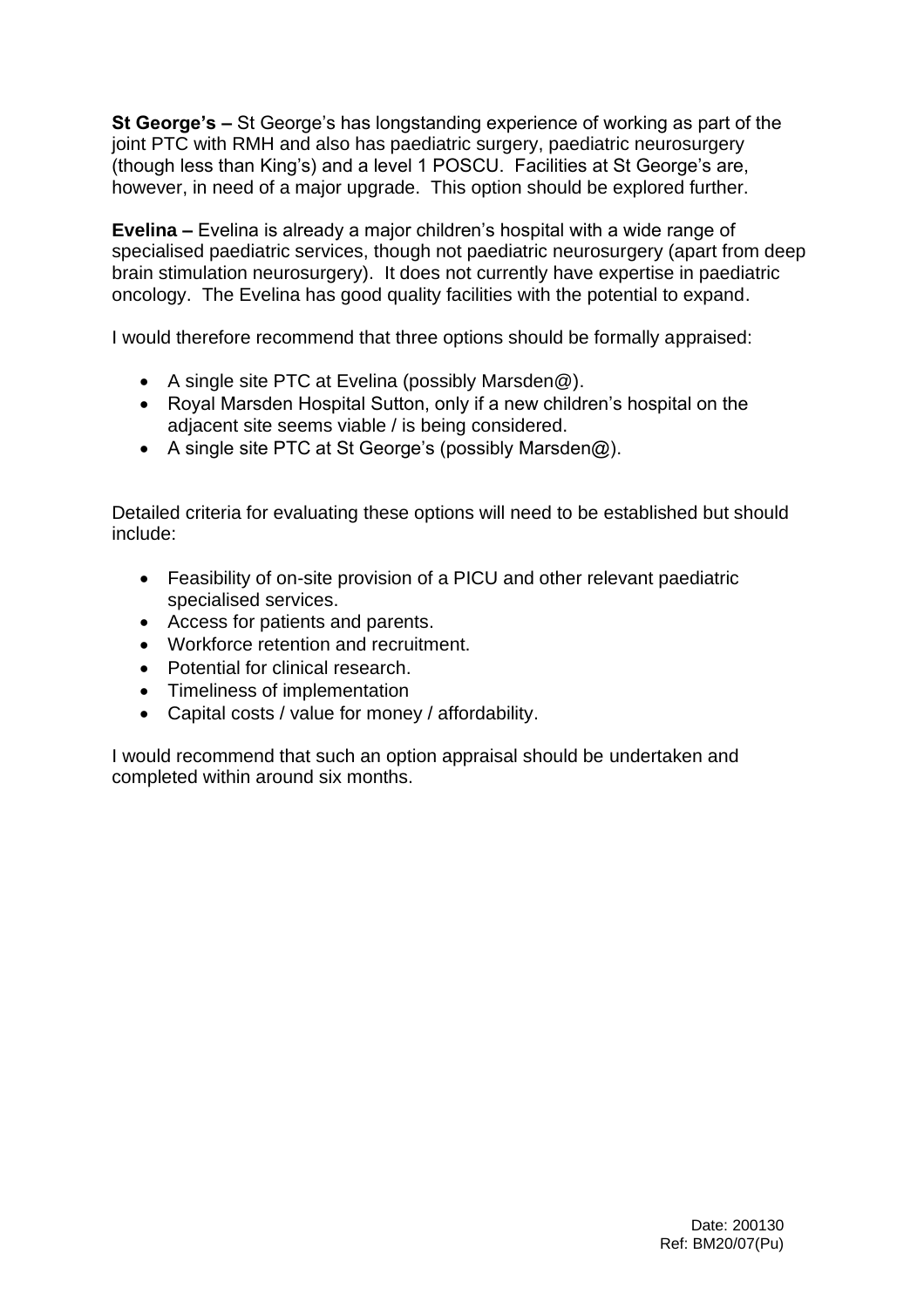# **Annex A**

#### **Summary of Key findings from previous guidance documents and reports**

Over the past 15 years several national guidance documents and reports and two reviews of services within London have been published with relevance to the configuration of services for children with cancer. This section summarises key recommendations from these documents.

#### **Improving Outcomes in Children and Young People with Cancer (NICE 2005)**

This was the first national report to set out recommendations on the configuration of services for children with cancer. It followed a series of similar documents relating to cancers in adults. The guidance set out the roles of principal treatment centres and hospitals with shared care arrangements and the core components of a PTC including minimum levels of staffing. The guidance recommended that there should be "immediate access" to paediatric intensive care and other tertiary paediatric services (page 108).

#### **Commissioning Safe and Sustainable Specialised Paediatric Services (Department of Health 2008).**

This provided a framework of critical inter-dependencies for 23 specialised children's services including oncology (including haemato-oncology) and blood and marrow transplant. The framework specified the nature of the relationships between services using a colour-coded system, as follows:

- Red: Absolute dependency requiring co-location.
- Amber: Relationship under some circumstances, requiring varying levels of access and contact between specialists, but not necessarily co-location. Amber designation was subdivided into the timeliness of visits or transfers with 'amber 3' requiring access within 4 hours.
- Green: Indirect or no relationship.

Oncology services were rated as red (absolute dependency) for clinical haematology, specialised paediatric surgery, paediatric intensive care and specialised paediatric anaesthesia. A further 14 of the other 22 specialised children's services were rated as amber (four at amber 3 – respiratory medicine; neurology; neurosurgery and nephrology).

Blood and marrow transplant services were rated as red for clinical haematology, immunological disorder and paediatric critical care. A further 9 of the other 22 specialised services were rated as amber (two at amber 3 – oncology and nephrology).

#### **South London Paediatric Oncology: NCAT review (2011)**

This was commissioned by NHS London and led by Professor Ian Lewis**.** It was a review of the existing model of care for the provision of services for children with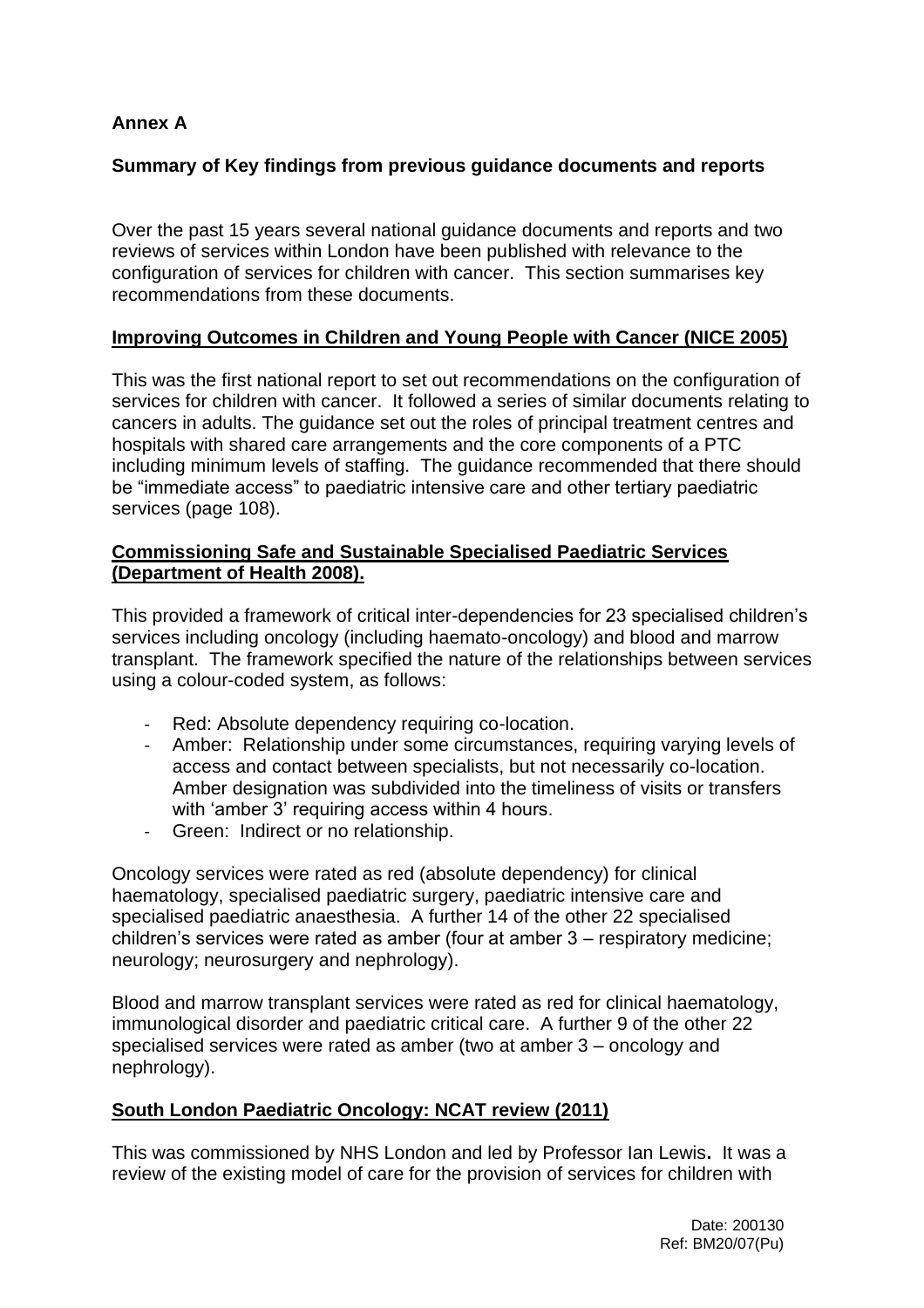cancer within the South Thames area following concerns about the model's safety and sustainability as a result of a reported clinical incident. The Royal Marsden Hospital (RMH) at Sutton and St George's had been designated as a joint PTC in 2006, with most diagnosis and treatment being provided at RMH and PICU/HDU services at St George's.

The report noted several positive findings but also several concerns regarding serious untoward incidents with governance being the responsibility of the individual trusts rather than across a pathway. It noted that the PTC model involved 4 sites (GOSH for infants, RMH, St George's and King's for neurosurgery), with patients having care in multiple settings. Patients and families described the pathways as disruptive and confusing.

The report specifically noted the absence of a PICU at RMH and stated that RMH did not meet the standards for children's high dependency care expected of any centre that admits children for inpatient care. The preferred long-term option recommended was a standalone PTC which is fully compliant with the Safe and Sustainable report, with a "RMH@" model.

#### **London Paediatric Oncology Review (2015)**

This was also commissioned by NHS London. It was led by Prof Mike Stevens and a panel from outside London to avoid conflicts of interest.

It was a Pan London review, but recognised the implications for south East England outside London.

The review process involved an extensive review of documents, data requests on activity at PTCs and POSCUs, engagement with children and young people and families – but not site visits. Twenty-two PTCs and POSCUs responded to a survey. Of these, 16 thought that the current number of PTCs (2) was optimal. Only two wanted fewer. 17 of 22 recommended fewer POSCUs and 20 of 22 thought that PTCs should provide more outreach. Despite the large majority of respondents reporting that two PTCs for London was optimal, the key recommendation from this report was that a single PTC for London on a single site (and hence SE England) should be established. The status quo was dismissed. A two PTC model co-located with all necessary paediatric services was noted to be viable but was considered second best.

The report defined co-location as meaning the provision of two or more services on the same site. It further recognised that the definition of 'site' might also be open to interpretation. That report defined the term 'same site' as the "provision of a service within the same building or group of buildings in a configuration that does not require an ambulance or similar transport in order to allow a child within the PTC to access the service in question."

This review did not consider the costs of implementing the proposed model or the feasibility of the model proposed.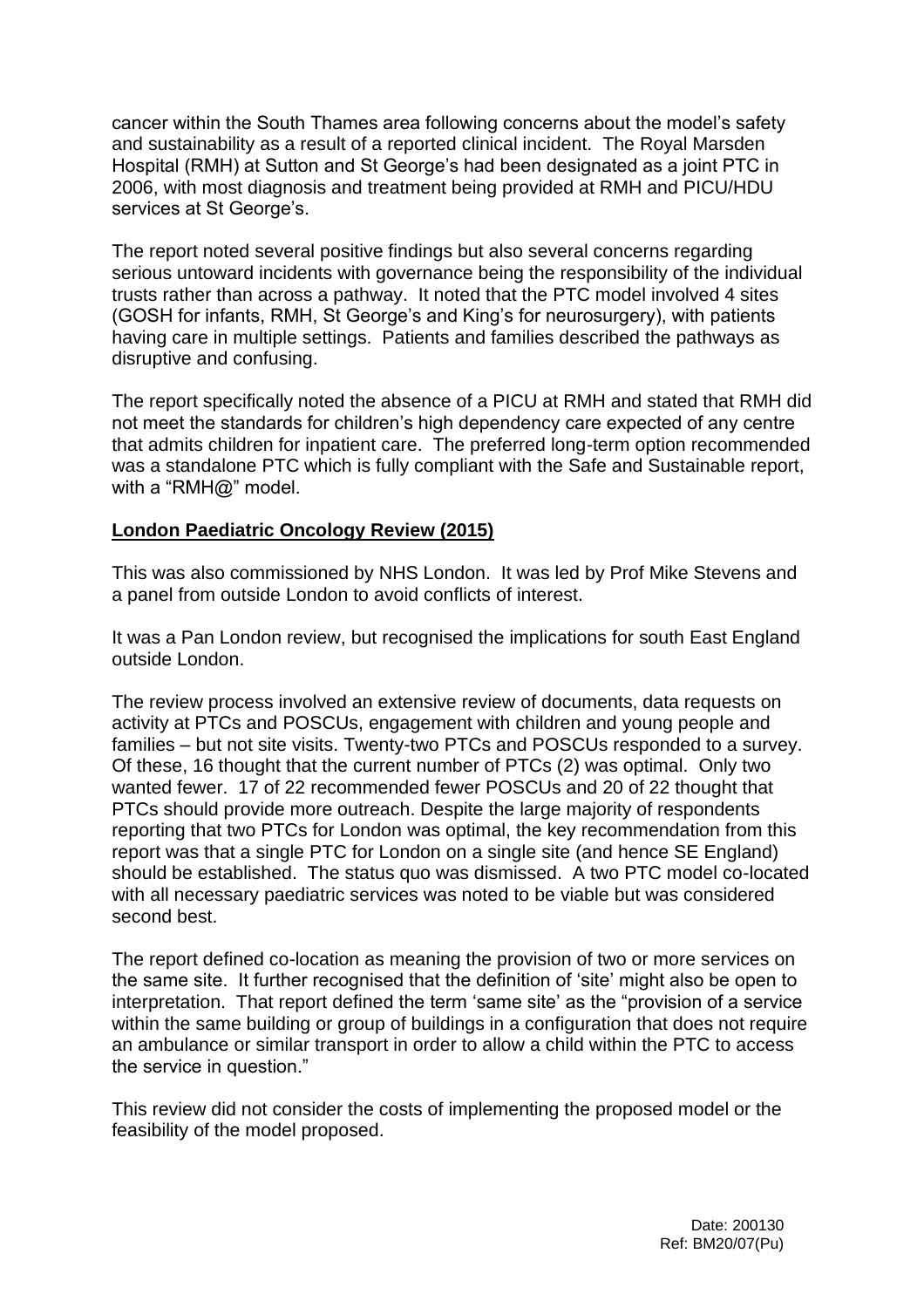## **On the Right Course? (2018)**

This report from the National Confidential Enquiry into Patient Outcome and Death (NCEPOD) highlighted the need for open discussions about the appropriateness of intensive care, of ceilings of treatment and of end of life care for individual children with cancer. These discussions often require the direct involvement of intensivists, paediatric oncologists and parents/children. The reviewers were of the opinion that good communication between specialists and with parents and children were better facilitated when the oncology unit and intensive care unit were co-located.

# **Annex B**

## **Incidence of cancers in children aged under 15 years in England (from Public Health England report)**

| Cancer                 | Number p.a. (mean) |
|------------------------|--------------------|
| Leukaemia              | 434 (31%)          |
| Brain/CNS              | 349 (25%)          |
| Lymphoma               | 145 (10%)          |
| Soft tissue tumours    | 91                 |
| Neuroblastoma          | 85                 |
| Renal                  | 81                 |
| Malignant bone tumours | 59                 |
| Germ cell tumours      | 47                 |
| Retinoblastoma         | 39                 |
| Hepatic                | 18                 |
| Other                  | 75                 |